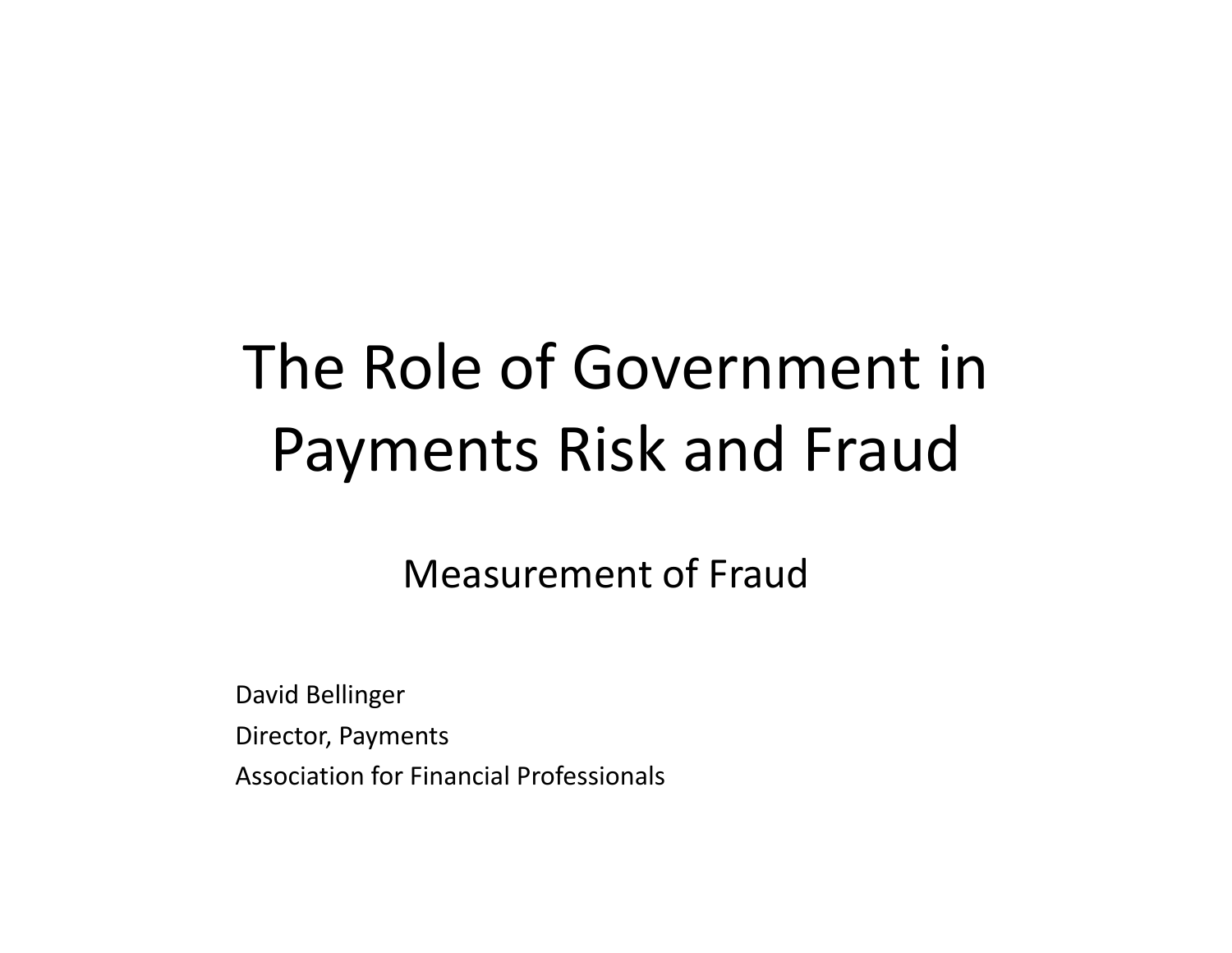# **AFP Mission/Focus – Research is a Core Function**



- Association fo **Financial Professionals\***
- •"Global resource and advocate for the finance profession"
- • AFP education, information and research is developed with the interests of <u>Corporate Treasury and Finance Practitioners</u> (CP's) in mind
- $\bullet$  AFP research is conducted year‐round, delivering reports on many topics of interest including 2-3 payments-related reports
- • Many research reports are underwritten financially by third-parties—creates risk of bias, but AFP takes steps to ensure all research, analysis and conclusions are independent
- $\bullet$  AFP Payments Fraud and Control report—done annually for several years, typically January survey/March report with  $\sim$  300-500 responses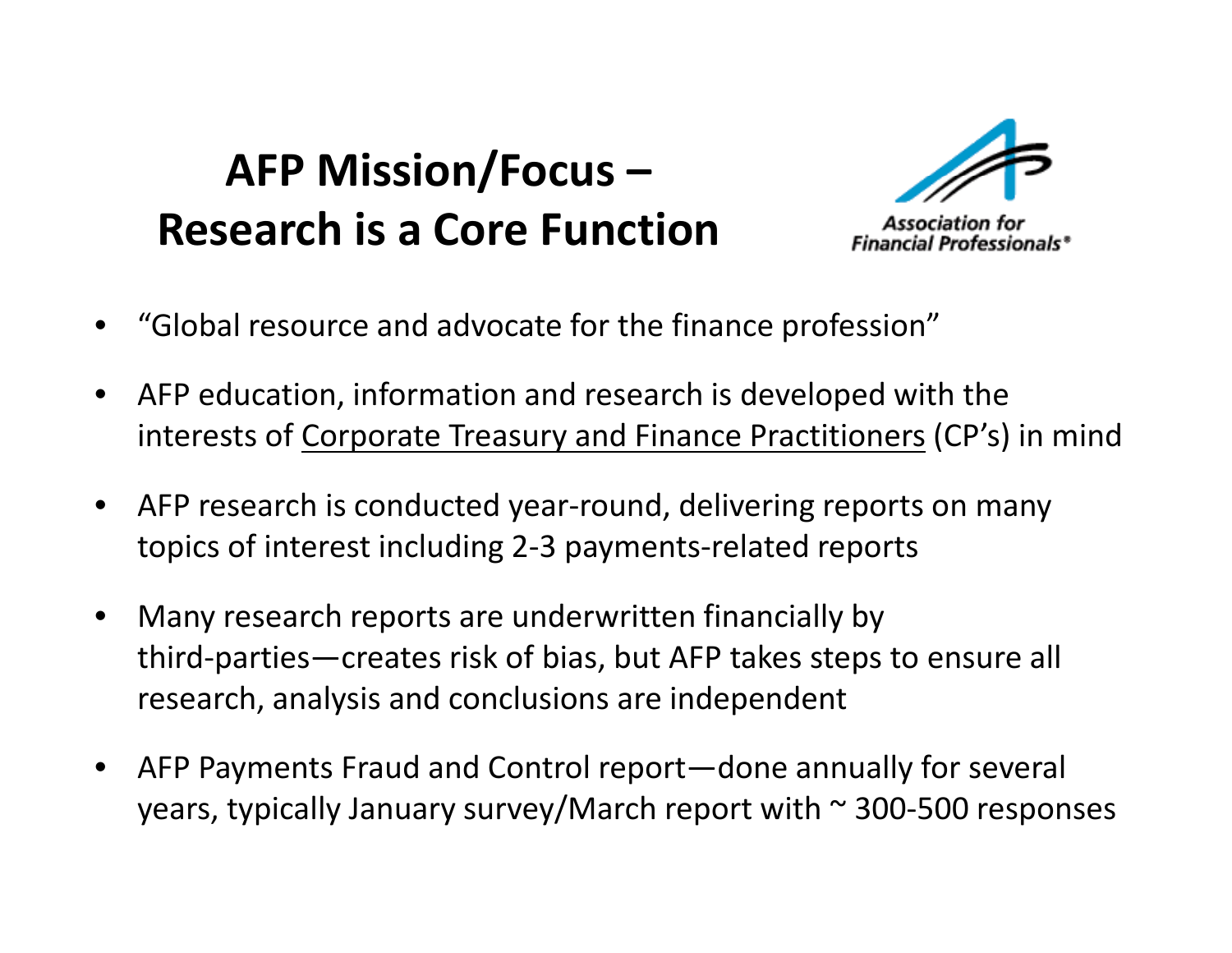#### **What Does AFP Ask CP's?**

- Experience with Fraud
- Fraud by Payment Type
- Fraud Controls
- Emerging Fraud Trends

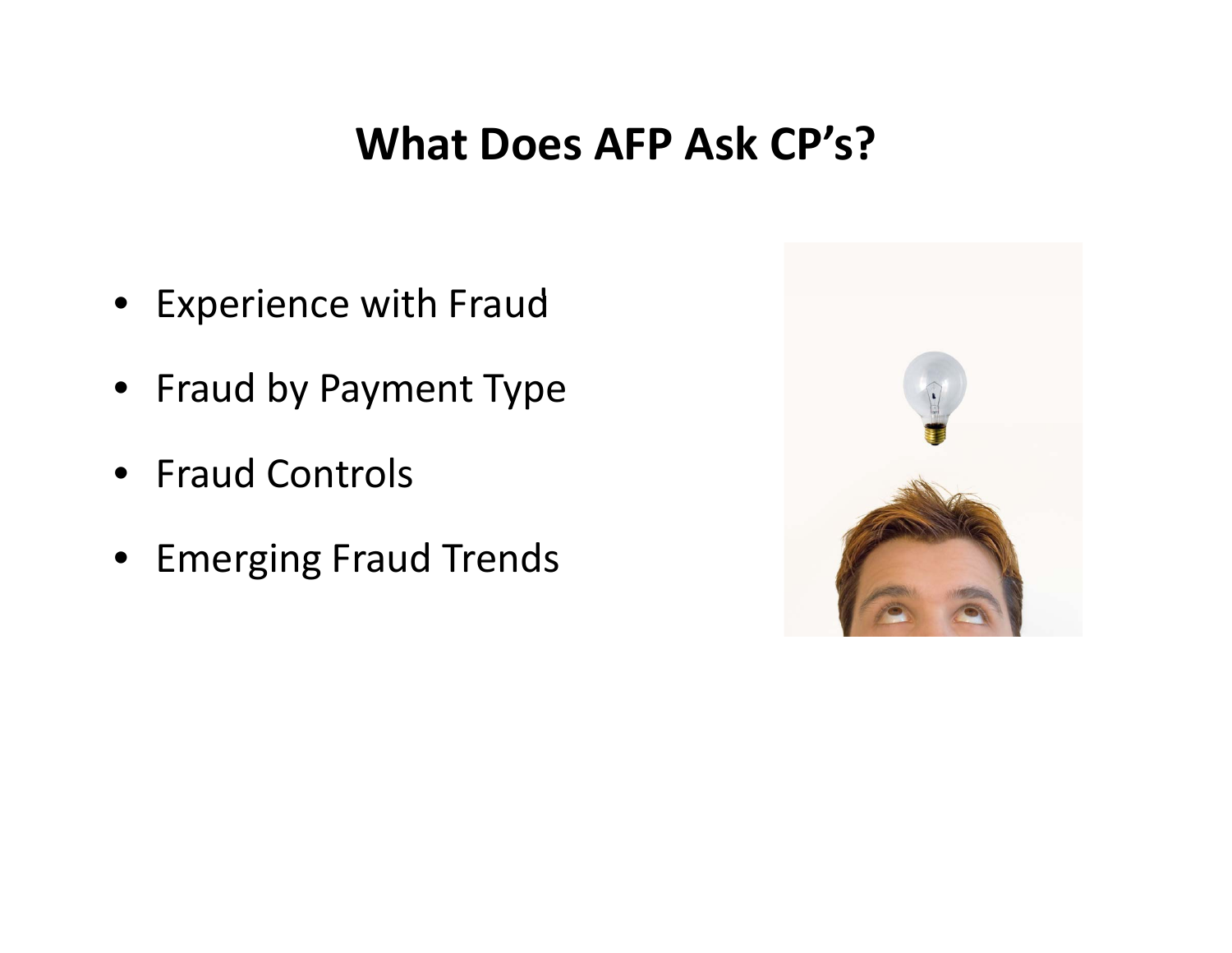#### **Fraud Experience**: Business of Fraud Continues to Thrive



**% of Organizations Subject to Attempted or Actual Fraud**

Copyright, Association for Financial Professionals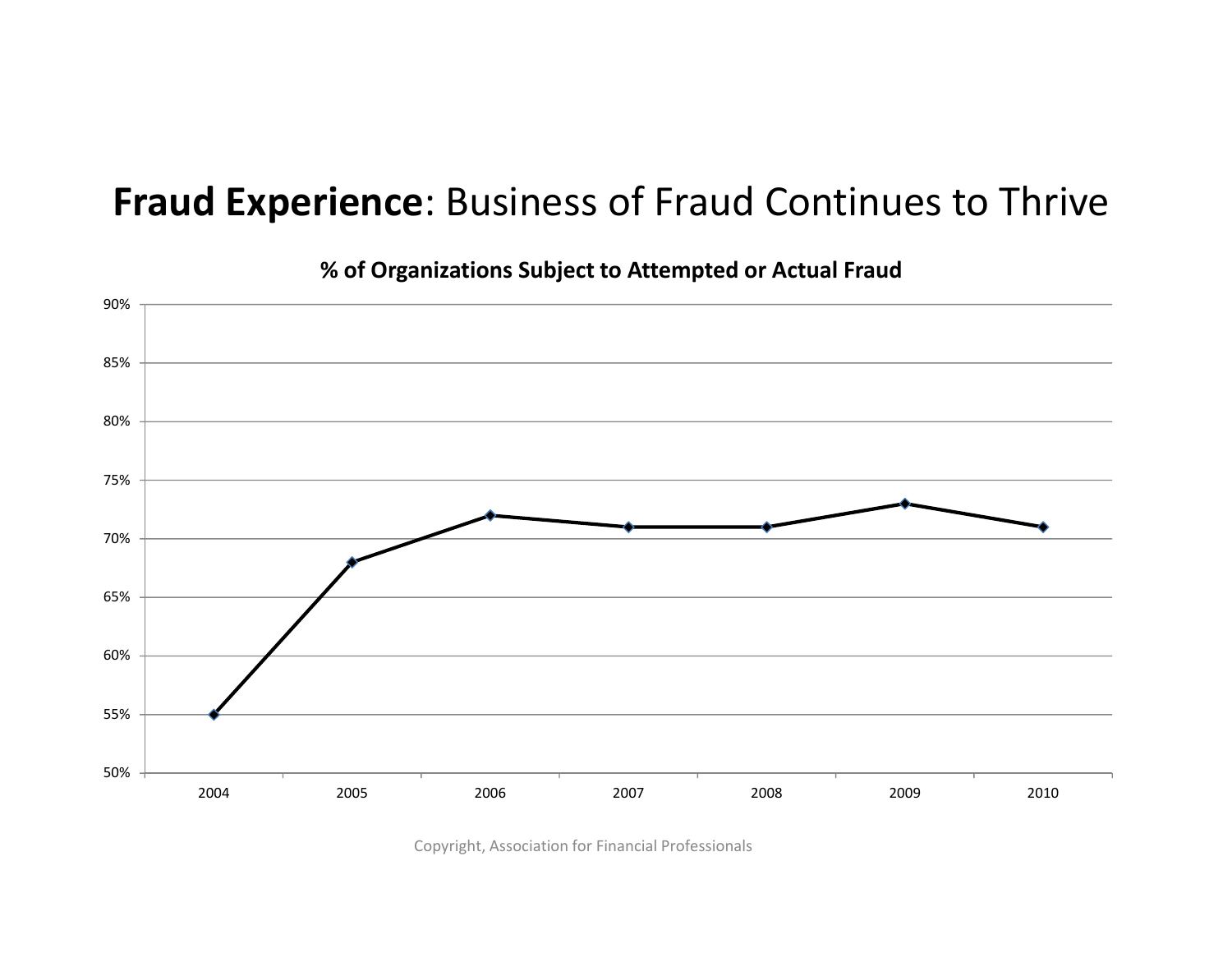### **Fraud by Payment Type**: Criminals More Active Overall in 2010 vs. 2009

**Net Change in Frequency of Fraud Attempts at Organizations**

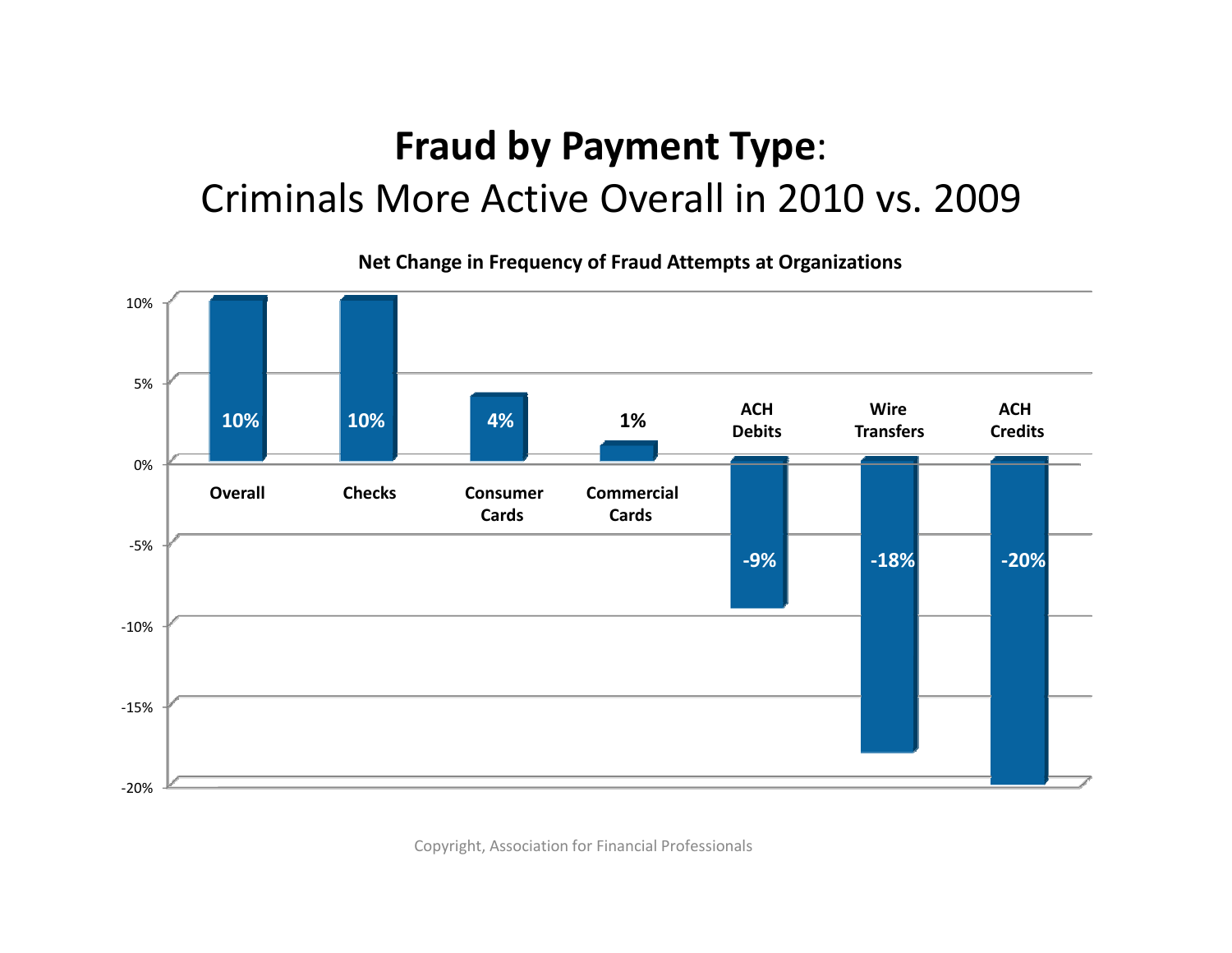#### **Fraud Controls**: Companies Use <sup>a</sup> Wide Array of Tools, Providing "Layers" of Controls

Which of the following fraud control procedures or services offered by your banks does your organization use to protect its bank accounts? (Check all that apply)



Copyright, Association for Financial Professionals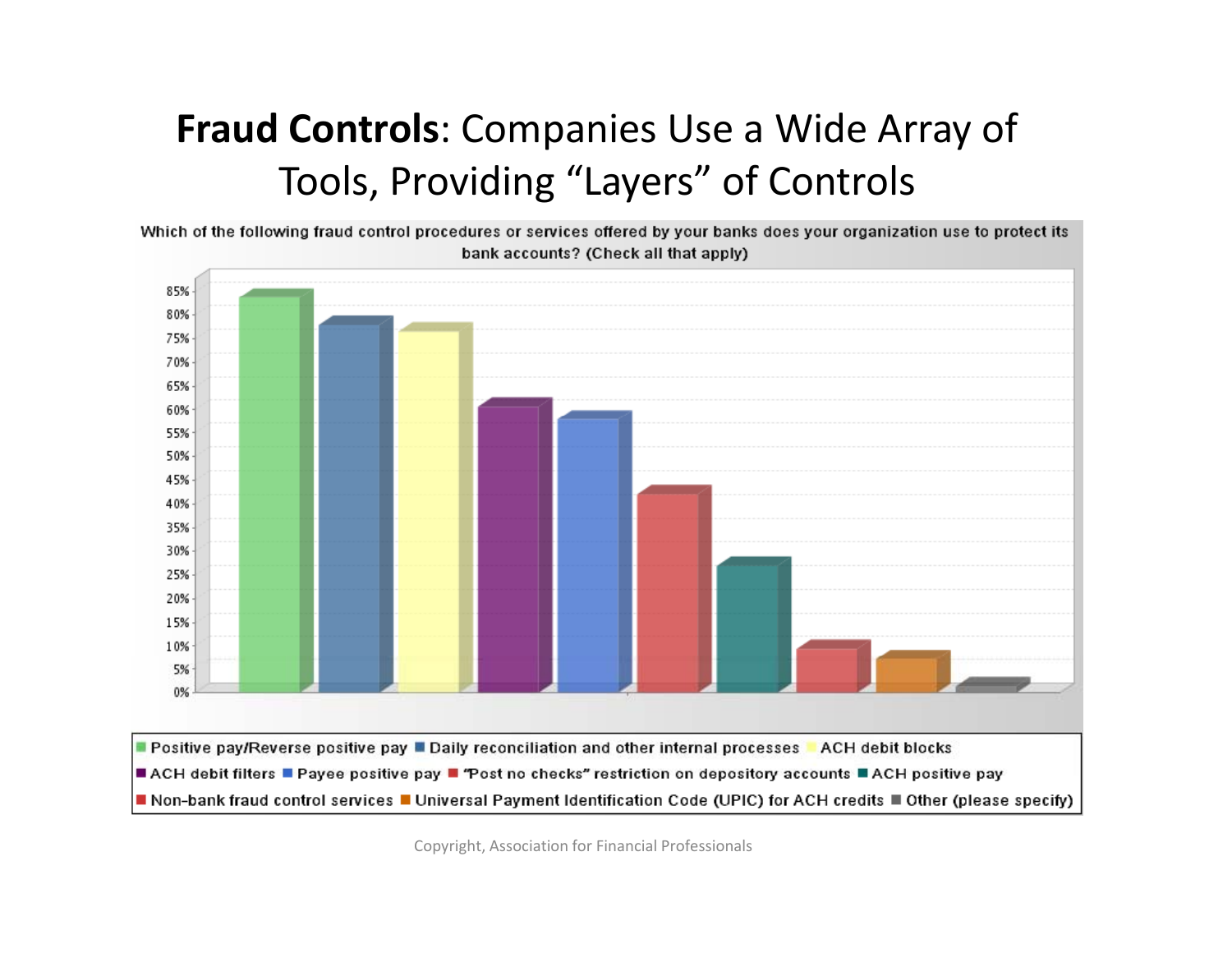#### **Emerging Fraud Trends**: 14% of Orgs Experienced Corporate Account Takeover Attempts in 2010



Copyright, Association for Financial Professionals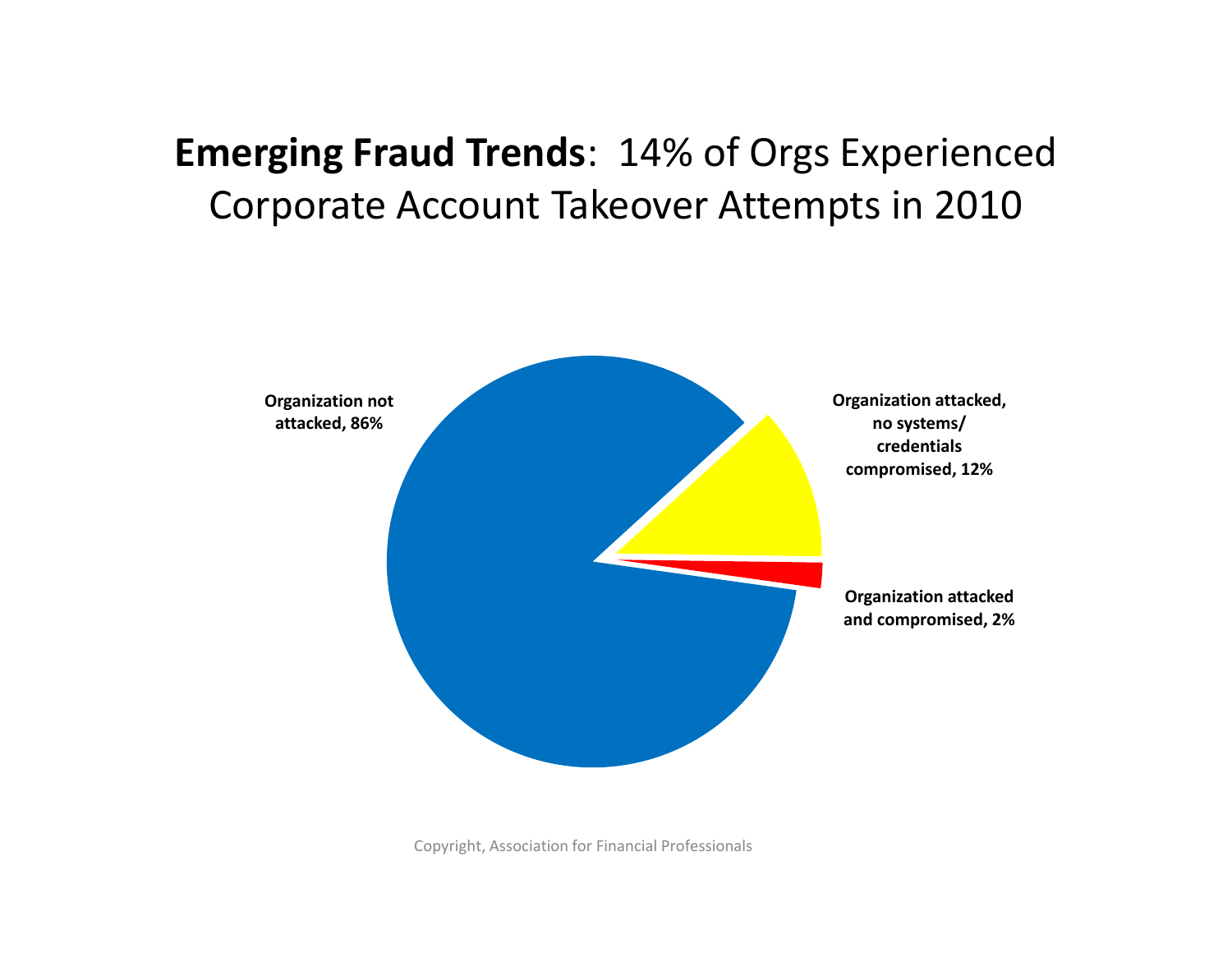## **Fraud Research @AFP – Practical Considerations**

- Audience
	- –What do (I think) CP's want to know?
	- –What do CP's want (I want?) others to know?
- $\bullet$  Design
	- –What are the right questions—today?
	- How much time are they willing to invest?
- $\bullet$ • Data Collection
	- – $-$  Response rates, representative samples
- $\bullet$  Analysis
	- –What do we hear/what do we want to hear?
- $\bullet$  Distribution
	- – $-$  Reaching the target audiences